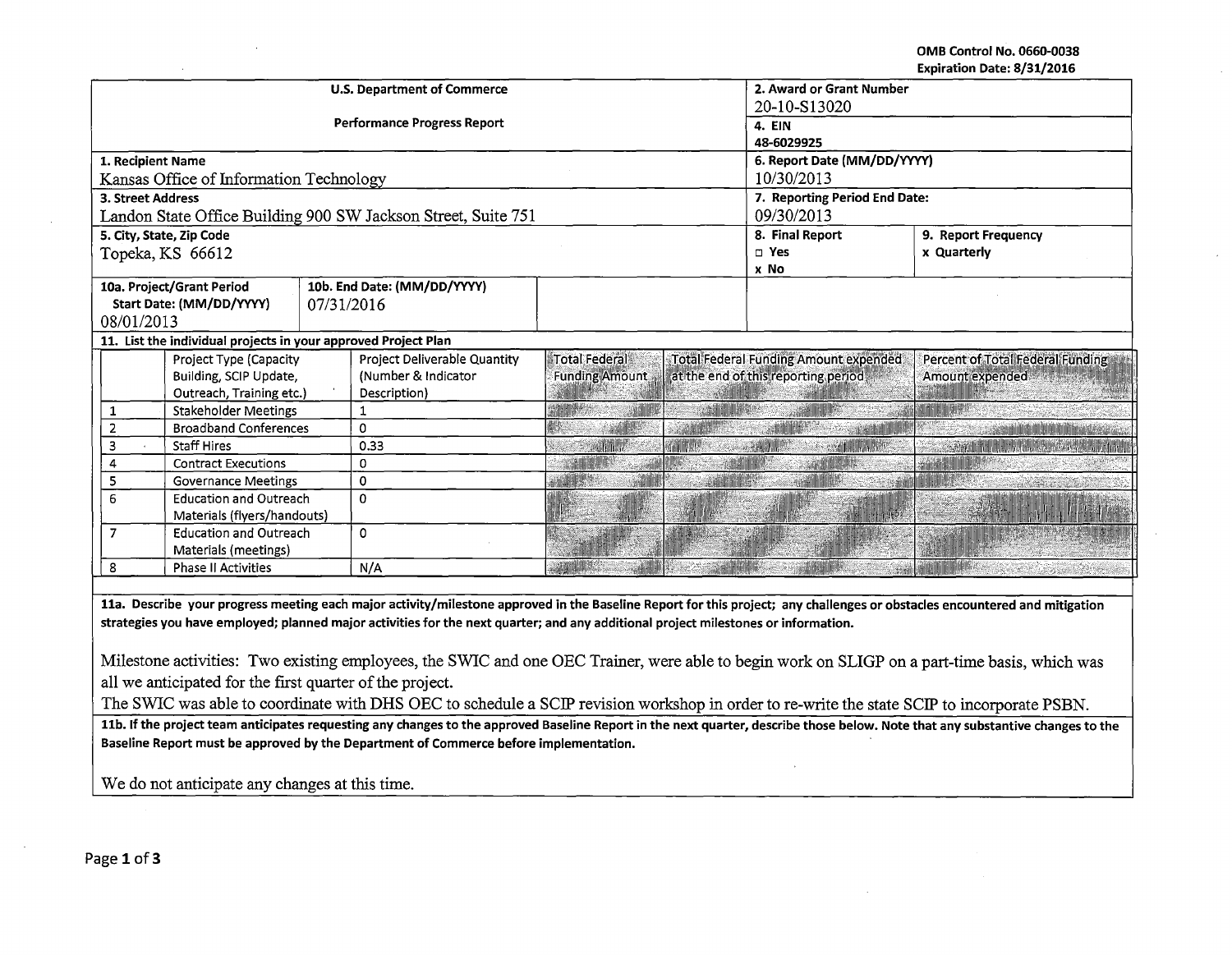llc. Provide any other information that would be useful to NTIA as it assesses this project's progress.

Most of our work this quarter focused on completing the Baseline/Expenditure Plan, reviewing record-keeping requirements with the other state agencies involved, and transitioning existing employees onto the SLIGP project team.

lld. Describe any success stories or best practices you have identified. Please be as specific as possible. N/A

12. Personnel

12a. If the project is not fully staffed, describe how any Jack of staffing may impact the project's time line and when the project will be fully staffed.

The project is not fully staffed, but we anticipate hiring all staff by the third quarter as projected in our Baseline/Expenditure Plan. We will hire a Grants Administrator and two Outreach Coordinators with grant funds and bring on another OEC trainer to assist with the program as match. We do not anticipate any changes in the project's time line.

12b. Staffing Table

| <b>Job Title</b>   | FTE % | <b>Project(s) Assigned</b>                           | Change                |
|--------------------|-------|------------------------------------------------------|-----------------------|
| SWIC               | .20   | Provide oversight of all SLIGP project activities    | Started work on SLIGP |
| <b>OEC Trainer</b> | .     | Dissemination of SLIGP information to general public | Started work on SLIGP |

Remove Row  $\ell$   $\cdot$  1,1

## 13. Subcontracts (Vendors and/or Subrecipients)

13a. Subcontracts Table -Include all subcontractors. The totals from this table must equal the "Subcontracts Total" in Question 14f.

| Name       | Subcontract Purpose                                                                        | Type<br>(Vendor/Subrec.) | RFP/RFQ<br>Issued<br>(Y/N) | Contract<br>Executed<br>(Y/N) | Start<br>Date | End<br>Date | <b>Total Federal</b><br><b>Funds Allocated</b> | <b>Total Matching</b><br>Funds Allocated | Project and % Assigned<br>a complete the complete state of the complete of |
|------------|--------------------------------------------------------------------------------------------|--------------------------|----------------------------|-------------------------------|---------------|-------------|------------------------------------------------|------------------------------------------|----------------------------------------------------------------------------|
| <b>TBD</b> | Program Development<br>Information Gathering<br>Legal Assistance<br>Assistance as Required | Vendor                   | Ν                          | N.                            | TBD           | <b>TBD</b>  | \$863,593                                      | S0                                       | <b>THERESHEE</b>                                                           |